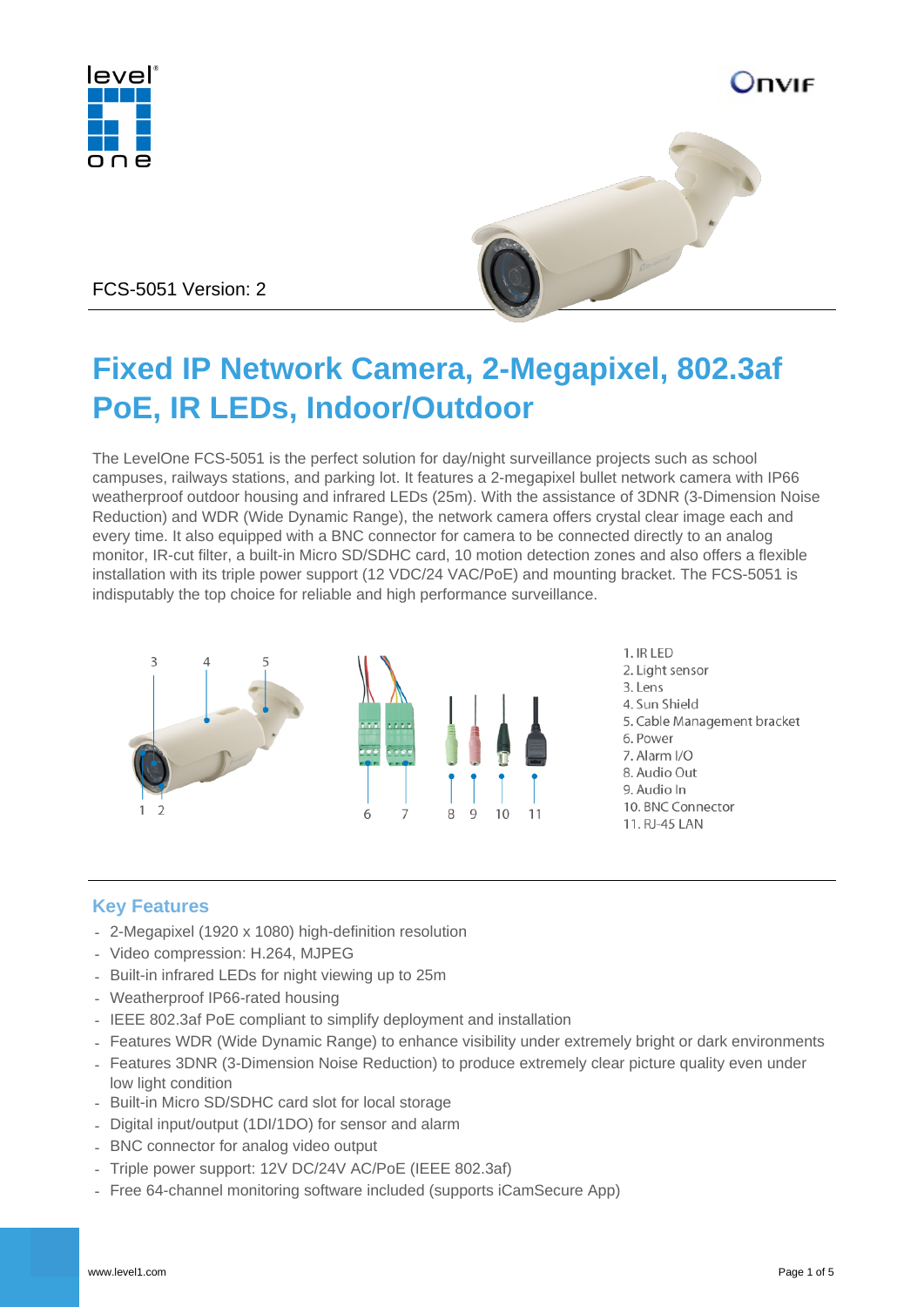### **Highlight**

### Exceptional Image Quality

With built-in 3DNR (3–Dimension Noise Reduction) and WDR (Wide Dynamic Range) technology, the camera is able to filter the intense backlight surrounding a subject and remove noises from video signal. The result is that an extremely clear and exquisite picture quality can be produced even under any challenging lighting conditions.

### Free bundled 64-channel Management Software

We aim to offer you the most versatile and comprehensive surveillance solutions. Our free IP CamSecure software coming allows you to monitor up to 64 IP cameras simultaneously on one screen to enhance scalability. For added convenience and flexibility, the software includes various advanced features such as scheduling recording, event alert, and heaps more. In addition, simply install our free iCamSecure App to your smartphone and connect to the PC with IP CamSecure software installed, you will easily turn your iPhone/Android smartphone into a portable surveillance system for real-time monitoring and snapshot.

### **Specifications**

### **System Specifications**

### Standards & Protocols:

IEEE 802.3 10-BASE-T, Ethernet IEEE 802.3u 100-BASE-TX, Fast Ethernet IEEE 802.3af Power over Ethernet (PoE) IPv4/v6, TCP/IP, UDP, RTP, RTSP, HTTP, HTTPS, ICMP, FTP, SMTP, DHCP, PPPoE, UPnP, IGMP, SNMP, QoS

### Image Sensor:

2-Megapixel 1/2.7" Progressive Scan CMOS

### Lens:

Board lens, Fixed-focal, f=3.6mm, F1.5

### Port:

1 x RJ-45 10/100 Mbps PoE port 1 x 3.5mm line out 1 x 3.5mm mic/line in 1 x Power terminal block 1 x BNC analog video output I/O terminal block (4 DI/1 DO) 1 x MicroSDHC card slot

### Button/Knob:

Reset Button

Indicator: Link/ Act

IR Cut Filter: Removable infrared-cut filter for day & night function

### IR LED:

23 IR LEDs for illumination up to 25m

## Shutter Time:

 $1 - 1/10.000$  sec.

#### Angle of View: 87.6°

Pan/Tilt/Zoom: 8x digital zoom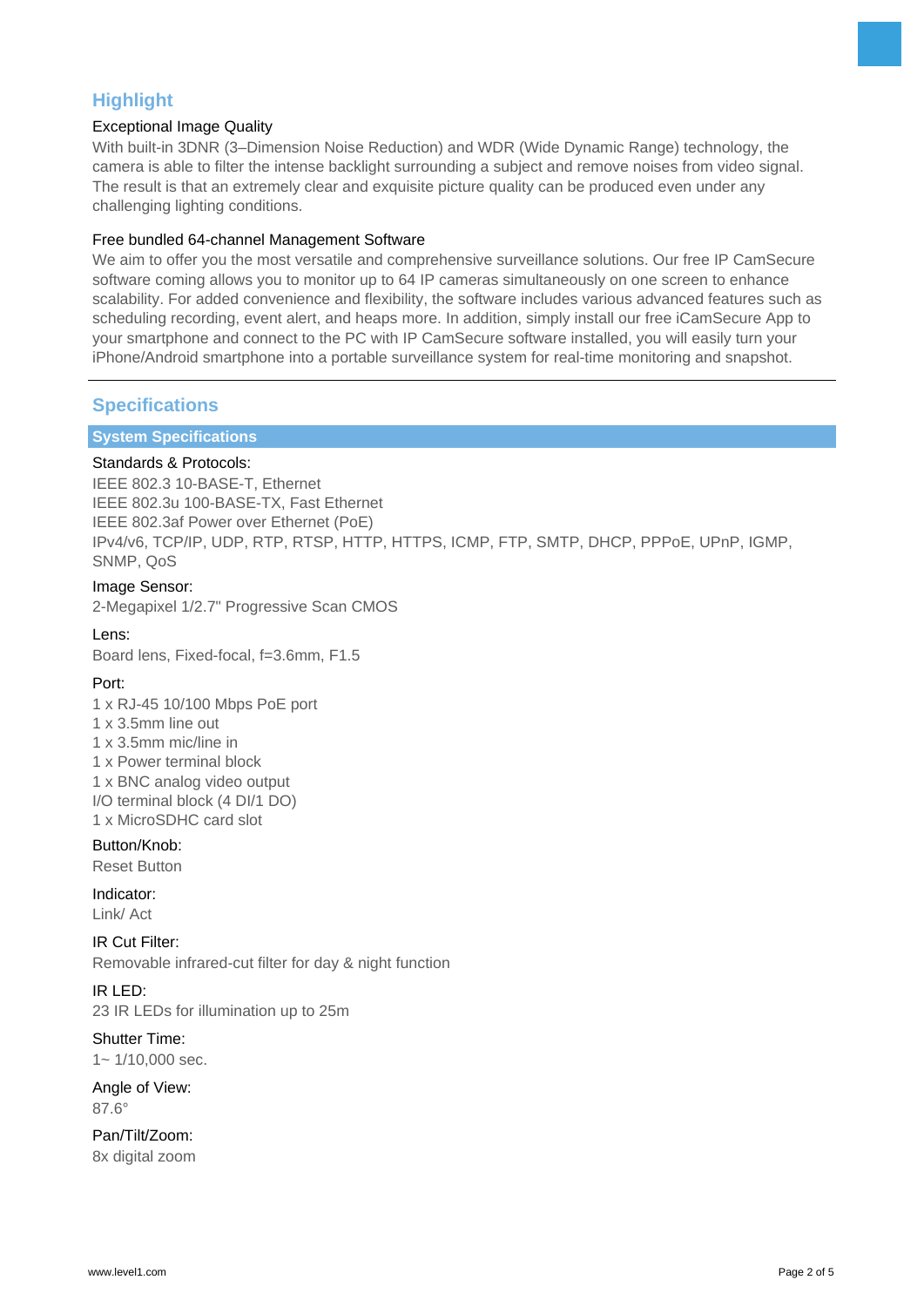Video Format: H.264 / MJPEG

Resolution: 2M (1920x1080)

Output Video Format: AVI

Audio Compression: G.711 / G.726

Power Input: DC12V / AC24V / 802.3af PoE

Power Consumption: 9W

Data Rate: 10/100Mbps

Storage Capacity: SD/MicroSD memory card of up to 16GB

Operating Temperature (°C): Operating: -10°C ~ 50°C

Operating Humidity (Non-condensing): Operating: 10% ~ 90%

### Mount:

Cable Management Bracket for Wall/Ceiling Mount

### **Features**

### General:

Backup: MicroSDHC card slot for local storage IPv6: IPv4/IPv6 network operation

### Security:

Alarm and Notification: Alarm: Motion Detection; Tampering Detection; Network Failure Detection; DI/DO Notification: HTTP, FTP, SMTP Access Control: Multi-level user access with password protection IP address filtering IEEE 802.1X network access control HTTPS encrypted data transmission

### Video:

Image Setting: - Adjustable image size, quality and bit rate

- Configurable brightness, sharpness, contrast, saturation, white balance and exposure

- AGC/AWB/AES
- Back Light Compensation (BLC)
- Wide Dynamic Range (WDR)
- 3D Noise Reduction (3DNR)
- Flip & Mirror
- Portrait Mode
- Privacy Mask

- Time Stamp and Text Caption Overlay Image Layout: Streaming: Up to 4 video streams

Motion Detection: 10 Detection Zones

### Audio:

Streaming: 2-way audio Input/Output: Mic/line input, line output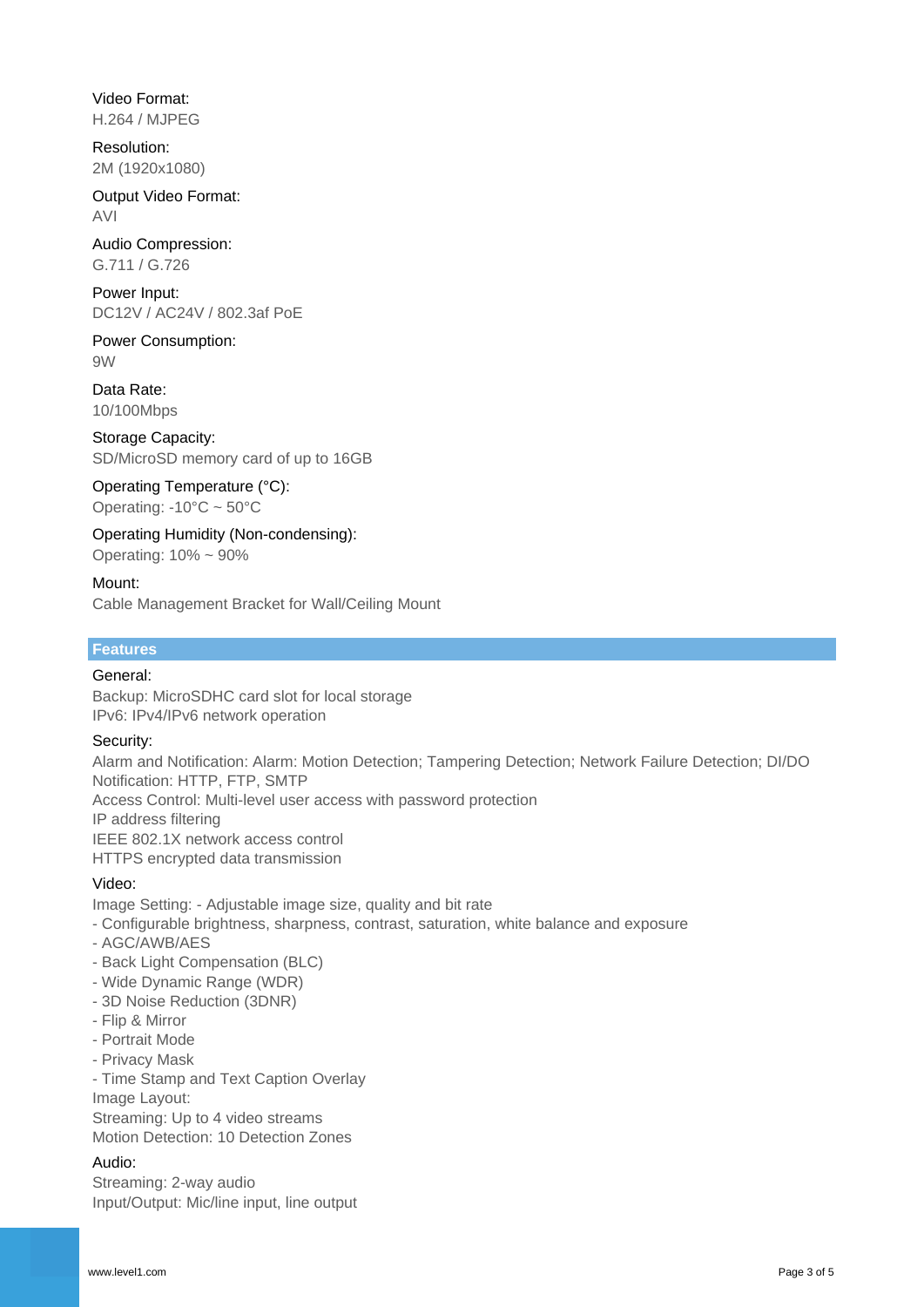#### **Performance**

Number of Clients: 20

Frame Rate (fps): 15 fps at 1920x1080; 30 fps at 1280x1024

Minimum illumination: Color: 0.2 lux at F1.5 B/W: 0.02 lux at F1.5

### **Physical Specifications**

Dimensions (W x D x H mm): 90 x 195 x 90 mm

Weight (g): 940 g

#### **Approval and Compliance**

EMI/EMS: CE, RoHS, FCC, Onvif

Environmental Test: Weather proof IP66-rated housing

### **Others**

Operation Systems: Microsoft Windows 8/7/Vista/XP

#### Supported Browsers:

Browser: Internet Explorer 6.x or above, Firefox, Chrome, Safari Cell phone: 3GPP player Real Player: 10.5 or above Quick Time 6.5 or above

### **Diagram**